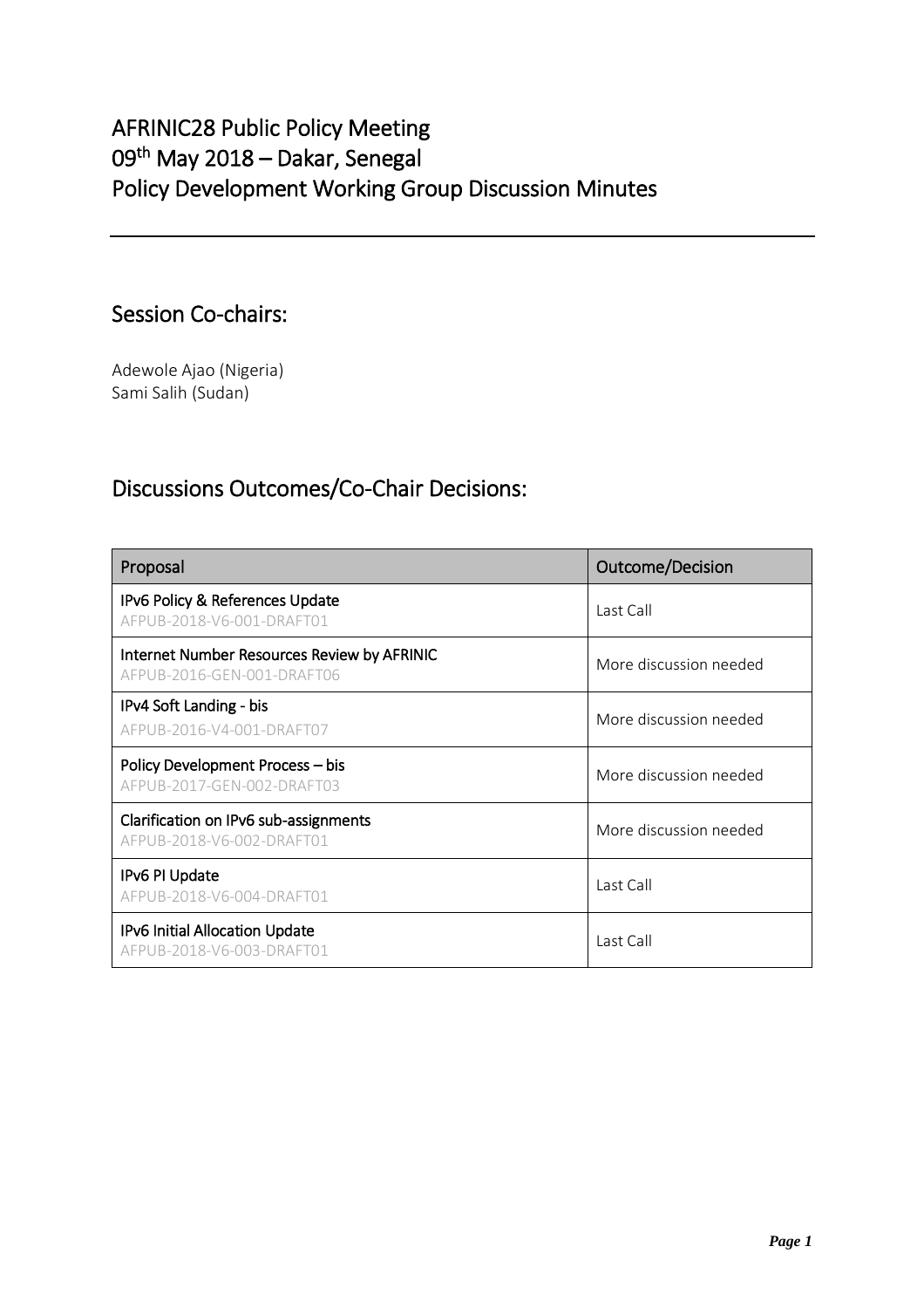# Agenda

| $09:00 - 09:30$        | 1 - Welcome Remarks <i>(Dewole Ajao)</i><br>2 - Agenda Overview and Adoption (Dewole Ajao)<br>3 - Overview of the AFRINIC Region PDP (Dewole Ajao)<br>4 - Policy Implementation Experience Report (Madhvi Gokool)<br>5 - Policy Update & News from other RIRs (Madhvi Gokool) |
|------------------------|-------------------------------------------------------------------------------------------------------------------------------------------------------------------------------------------------------------------------------------------------------------------------------|
| $09:30 - 10:00$        | 6 - Elections: (Wale Adedokun, Arthur Nguessan)<br>6.1 - PDWG Co-Chair Election<br>6.2 - Election of Members of the PDWG Appeals Committee (Seats 3, 4, 5)                                                                                                                    |
| $10:00 - 10:30$        | 7 - Policy Proposal AFPUB-2018-V6-001-DRAFT01<br>IPv6 Policy & References Update (Jordi Palet Martinez)                                                                                                                                                                       |
| <b>MORNING BREAK</b>   |                                                                                                                                                                                                                                                                               |
| $11:00 - 11:45$        | 8 - Policy Proposal AFPUB-2016-GEN-001-DRAFT06<br>Internet Number Resources Review by AFRINIC (Arnaud Amelina, Jean-Baptiste<br>Millogo, Marcus Adomey)                                                                                                                       |
| $11:45 - 12:30$        | 9 - Policy Proposal AFPUB-2017-GEN-002-DRAFT02<br>Policy Development Process - bis (Komi Elitcha, Arnaud Amelina, Alain Aina, Honest<br>Honella)                                                                                                                              |
| <b>LUNCH</b>           |                                                                                                                                                                                                                                                                               |
| 14:00 - 14:45          | 10 - Policy Proposal AFPUB-2016-V4-001-DRAFT07<br>IPv4 Soft Landing - bis (Alain Aina)                                                                                                                                                                                        |
| 14:45 - 15:30          | 11 - Policy Proposal AFPUB-2018-V6-002-DRAFT01<br>Clarification on IPv6 sub-assignments (Jordi Palet Martinez)                                                                                                                                                                |
| <b>AFTERNOON BREAK</b> |                                                                                                                                                                                                                                                                               |
| $16:00 - 16:30$        | 12 - Policy Proposal AFPUB-2018-V6-003-DRAFT01<br>IPv6 Initial Allocation Update (Jordi Palet Martinez)                                                                                                                                                                       |
| 16:30 - 17:00          | 13 - Policy Proposal AFPUB-2018-V6-004-DRAFT01<br>IPv6 PI Update (Jordi Palet Martinez)                                                                                                                                                                                       |
| 17:00 - 17:30          | 14 - AOB & Open Microphone (Dewole Ajao)                                                                                                                                                                                                                                      |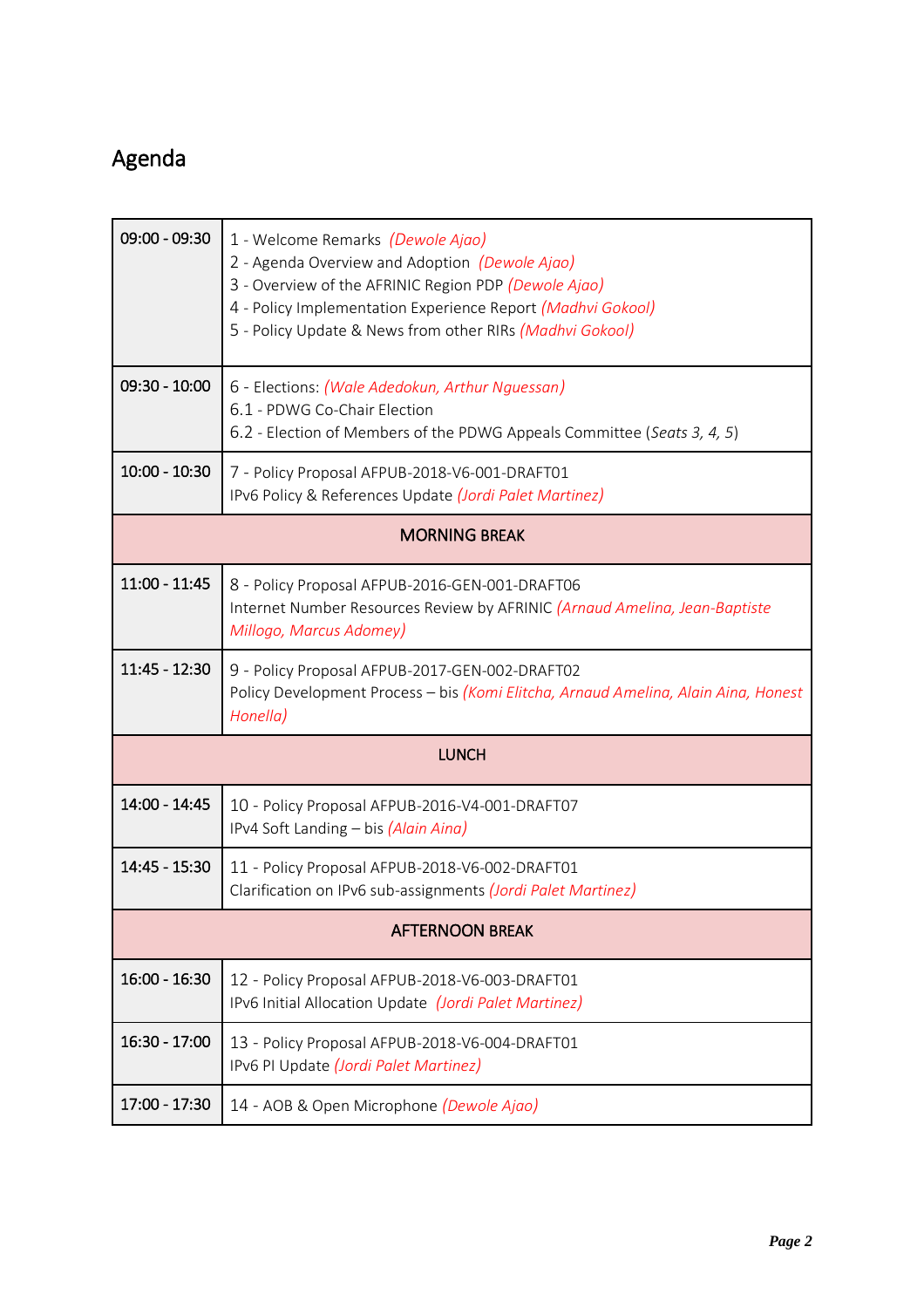# 1.0 Welcome Remarks

Delegates were welcomed to the meeting (by Dewole Ajao, PDWG Co-Chair) who advised that while engaging in discussion, all engagement should be civil and devoid of personal attacks – citing the need for everyone to adhere to the AFRINIC code of conduct (highlights from which were read out).

# 2.0 Agenda Overview and Adoption

There were no requests to modify the draft agenda as initially announced.

## 3.0 Overview of the AFRINIC region PDP

The AFRINIC region Policy Development Process was explained to delegates by Dewole, who shared some highlights and other points as follows:

- The PDP is in itself a policy, and any modifications to it, such as the currently proposed "AFRINIC PDP – bis", must go through the current PDP.
- This face to face discussion of active policy proposals at an AFRINIC public policy meeting is provided for in the PDP, after new policy proposals have been discussed on the mailing list for at least 30 days.
- The current stipulation in the PDP requiring a proposal to not be changed at least 1 week to the public policy meeting appears too short, as 7 days is not ample time for staff to effectively conduct a thorough assessment of such a proposal. Dewole advised that 3 weeks is more reasonable.
- Often times, individuals tend to get overly emotional and disrespectful to others, which makes co-chairs job difficult, and urged all to engage maturely.
- Delegates were encouraged to share their thoughts on how co-chairs can improve their engagement efforts and ways to increase on the current policy development participation by the community, and share these thoughts during the Open Microphone session (or on the rpd list).

## 4.0 Policy Implementation Experience Report

Madhvi noted that the purpose of this report is to provide feedback to members and the community about recently ratified policies and their implementation timeline, ratified policies that have been recently implemented, experiences by staff in interpreting policy stipulations while evaluating members' resource requests and sharing with the community the staff thoughts on sections of the CPM that may be irrelevant or ambiguous.

Key highlights from the report were as follows:

The recently ratified policy proposal AFPUB-2017-DNS-001-DRAFT02 (Lame Delegations in the AFRINIC reverse DNS) is scheduled for implementation on  $01<sup>St</sup>$  June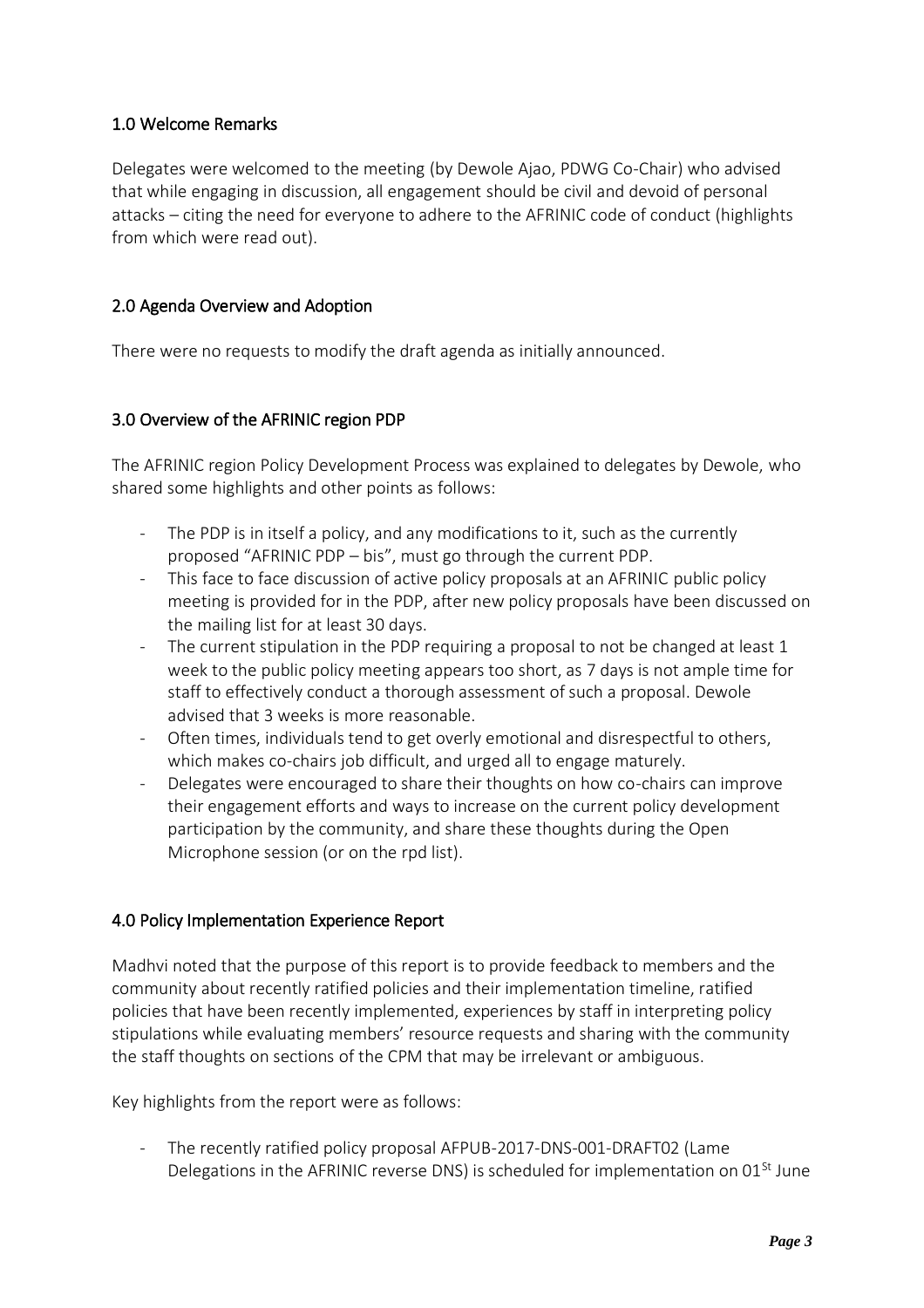2018.

- The policy "IPv4 Resource Transfer within the AFRINIC region" was implemented in February 2018. Consequently, AFRINIC now accepts "intra-region" transfers from both AFRINIC members are Legacy Resource Holders. It was noted that transferrable resources types are only IPv4 addresses, unless the policy is updated to include others (such as ASNs and IPv6 address space). It was also noted that there is a guideline document that caters for "Mergers and Acquisitions", which same document allows all resource types to be transferred in case of a Merger and/or Acquisition matter.
- The IPv4 Soft Landing policy (CPM 5.4) presents some ambiguities around the 90% utilization requirement, which conflicts with the 80% utilization requirements for subsequent resources in other sections of the CPM.
- Members do not seem to register abuse contact information for issued resources effectively and the community may want to guide on how this can be improved.
- The community are encouraged to study the CPM and if necessary, address any ambiguities through the provisions of the PDP.

# 5.0 Policy Update & News from other RIRs

Policy updates from different RIR communities were shared by the respective RIR representatives present as follows:

## ARIN – by Leslie Nobile

The following are all recommended draft policies which are in final review phase by the ARIN Advisory Council, to be sent to the Board for ratification.

- 2017-3: Update to NRPM 3.6: Annual WHOIS POC Validation: This specifies which organizations and Point of Contact records (POCs) are included in ARIN's annual POC Validation, and details how this validation is performed. It also directs staff to mark POCs that do NOT pass this validation as "invalid" and restrict their associated ARIN Online account access to payment and contact information update functionality.
- ARIN-2017-8: Amend Community Networks: This updates the definition and policy language for Community Networks, allowing for a single /40 allocation under the policy. Allocations approved with this policy will only be allowed to reassign blocks from this space, no reallocations will be allowed.
- ARIN-2017-10: Repeal of Immediate Need for IPv4 Address Space (NRPM Section 4.2.1.6): This removes section 4.2.1.6, which requires justification to show that the address space requested will be utilized within 30 days of the request, a section that has not been used since the IPv4 free pool depleted in September 2015.
- ARIN-2017-12: Require New POC Validation Upon Reassignment: This adds an additional step to all requests for reallocations or detailed reassignments that will result in the creation of a new Point of Contact record (POC), which includes a ten-day window for the POC to validate the request information. If the proposed POC does not validate the information, the request will be rejected.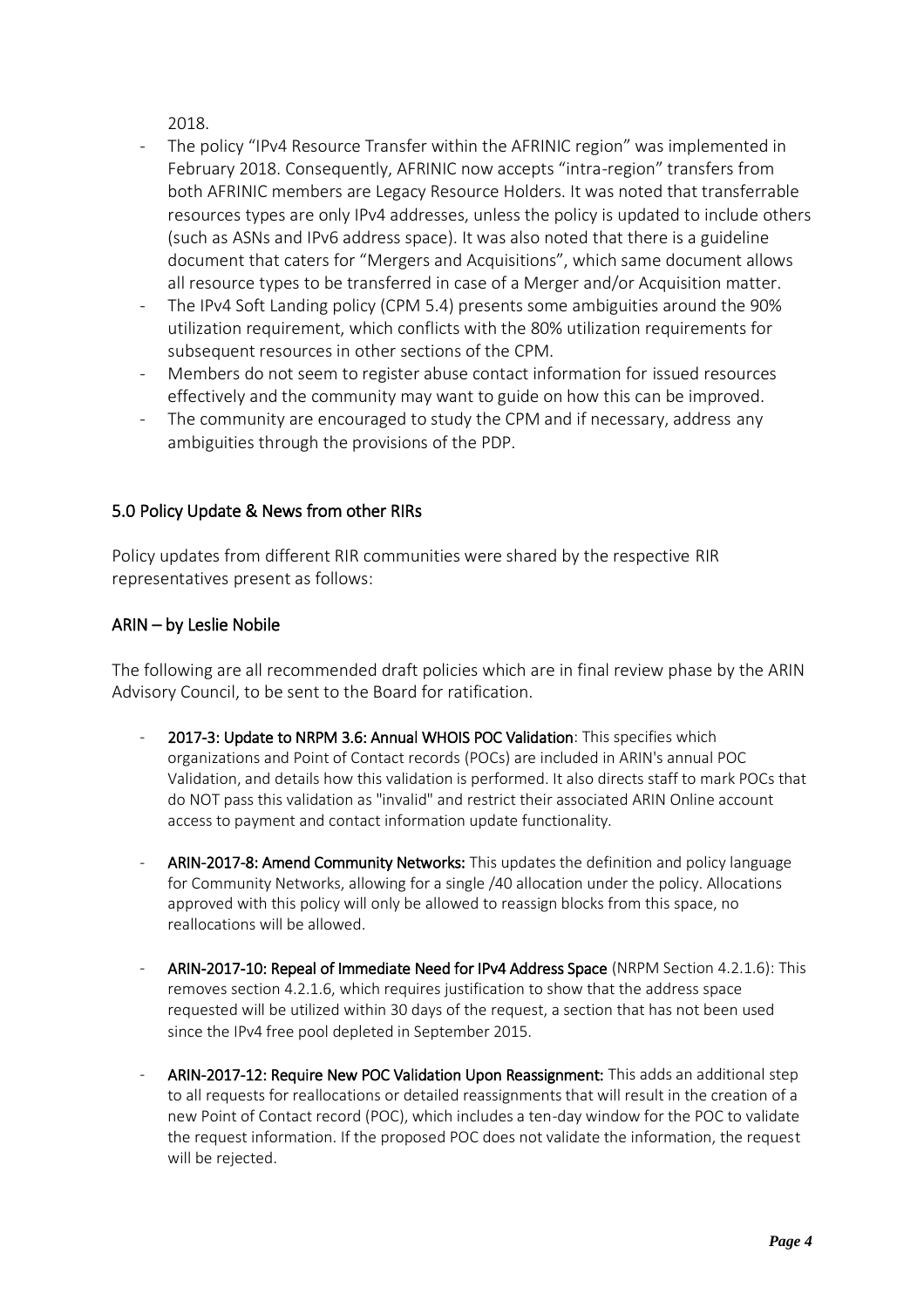ARIN-2017-13: Remove ARIN Review Requirements for Large IPv4 Reassignments/ Reallocations: This removes a section of the Number Resource Policy Manual (NRPM) that required ARIN review of reassignments larger than a /18 or /19 depending on organization size.

#### APNIC – by Madhvi Gokhool

- Proposal 118: No need policy in APNIC region: Removes the requirement to demonstrate need when transferring IPv4 addresses into or within the APNIC region with the exception where resources are from an RIR region requiring needs-based policies, where recipients must provide a plan to use of at least 50% of the resources within 5 years. This does not apply to AS number transfers. The proposal was initially discussed at APNIC 44, still no progress at APNIC 45 and may be resubmitted for APNIC 46.
- Proposal 119: Temporary transfers: Proposal allows temporary transfers of IPv4 space. It is essentially similar to regular transfers, but with an end-date after which the registration will revert to the original holder. The proposal was initially discussed at APNIC 44, still no progress at APNIC 45 and may be resubmitted for APNIC 46.
- Proposal 120: Final /8 pool exhaustion plan: Provides better refinement guidance for the 103/8 pool exhaustion. Once a request cannot be fulfilled from the Final 103/8 pool, a waiting list that will be established. APNIC would manage two waiting list pools - the recovered pool and the 103/8 pool. The proposal is still under discussion.
- Proposal 123: Modify the 103/8 IPv4 transfer policy: Allows the transfer of 103/8 addresses without the five year restriction for delegations made before 14 September 2017. The proposal has been returned to authors for further consideration and submission of a revised version.
- Proposal 124: Clarification on IPv6 Sub-Assignments: Clarifies the definition of assigned address space for IPv6 delegations under section 2.2.3 of [APNIC Internet Number Resource](https://www.apnic.net/community/policy/resources)  [Policies](https://www.apnic.net/community/policy/resources) document by allowing temporary sub-assignments from within existing IPv6 assignment. The proposal will be discussed at APNIC 46.
- Remote participation in SIG decisions: This proposal allow remote participation in consensus processes and for voting in SIG Chair Elections. Some aspects of remote voting may need further discussion. There has been strong support for remote participants to be included in decision making, but with a desire for additional stringent identity checks for remote participants. The APNIC Executive Council is yet to endorse the proposal for implementation.

#### RIPE – by Madhvi Gokhool

Regular abuse-c validation: Introduces a new abuse-c attribute in inetnum, inet6num and autnum whois database objects. It will reference a "role" object, which will contain contact information to be used for abuse incidents.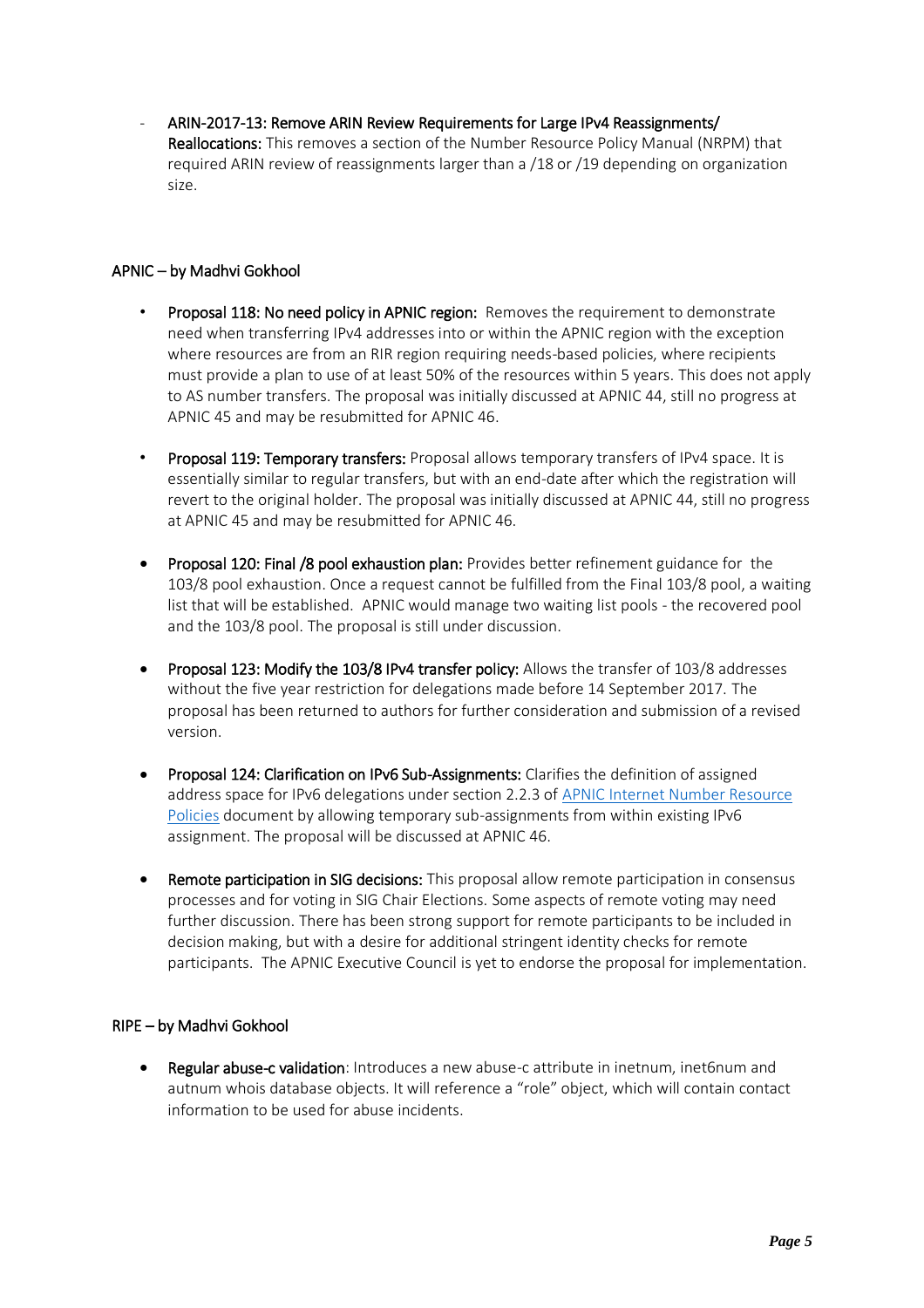- Organization LIR clarification in the IPv6 policies: Clarifies wording used in the policy document RIPE-699 regarding "organizations" and "LIRs" and tries to align these with the IPv4 policy documents.
- Assignment Clarification in the IPv6 policy: This proposal is meant to improve on the definition of "assign" in the Section 2.6 of policy document RIPE-699
- Fixing outdated information in the IPv4 policy: Fixes outdated text in the policy "IPv4 Address Allocation & Assignment Policies for the RIPE NCC Service Region". This task was given to the Address Policy Working Group (APWG) by the community during RIPE75.
- PDP Clarification: Proposes to fix some ambiguities around the "Review Phase" in the RIPE region Policy Development process (PDP)

#### LACNIC – by Madhvi Gokhool

- Proposal to create a Global Internet Registry (GIR): Proposes the creation of a virtual RIR that would be responsible for assigning IP addresses and Autonomous System Numbers to organizations without a well-defined, single regionalization (i.e., to organizations that are global by nature and can effectively prove they have operations in more than one region).
- Similar to some of the IPv6 related proposals @AFRINIC: LAC-2018-4: Review and correction of errors in the IPv6 policy. LAC-2018-7: Clarification of IPv6 Sub-Assignments. Both aim to clarify some outdated text in the IPv6 policies within LACNIC community
- Simplifying the PDP (Mailing List + Forum Option) : The proposal seeks to standardize the PDP by eliminating the requirement that consensus must only be reached at a public policy meeting. It maintains the meeting as a mandatory step for any proposal, but consensus must cater for mailing list discussions too. It clarifies 'consensus', which is often confused with 'voting', clarifies the purpose of the "so called" 'last call' and proposes an appeal process to be used for policy development dispute resolution.
- Updates to the IPv4 allocation & assignment policies:

LAC-2018-9: Update to the Policy on Initial IPv4 Allocations to ISPs LAC-2018-8: Update to the Policy on IPv4 Assignments to End Users The proposals eliminate, among others, the multihoming requirement, to align IPv4 requirements with those of IPv6.

- Registration and validation of "abuse-c" and "abuse-mailbox": Introduces the requirement to attach abuse contact information to ASN records. *(The current (ASN) policy is not clear regarding the obligation to register an abuse contact (abuse-c) or its specific format, nor as to whether this applies to other whois records. This proposal aims to solve the problem and ensure the existence of a proper abuse-c contact and the process for its utilization.)*
- IP-Based Geolocation : This policy proposal seeks to publish/announce the (geo)location of an IP address in a simple and public manner to facilitate its geolocation. This makes it easy to establish the location of an IP address from whois records.

It was observed that the policy proposal to create a Global Internet Registry may be against the principles of ICP-2, and that the ASO-AC has been tasked to advise LACNIC and the community on any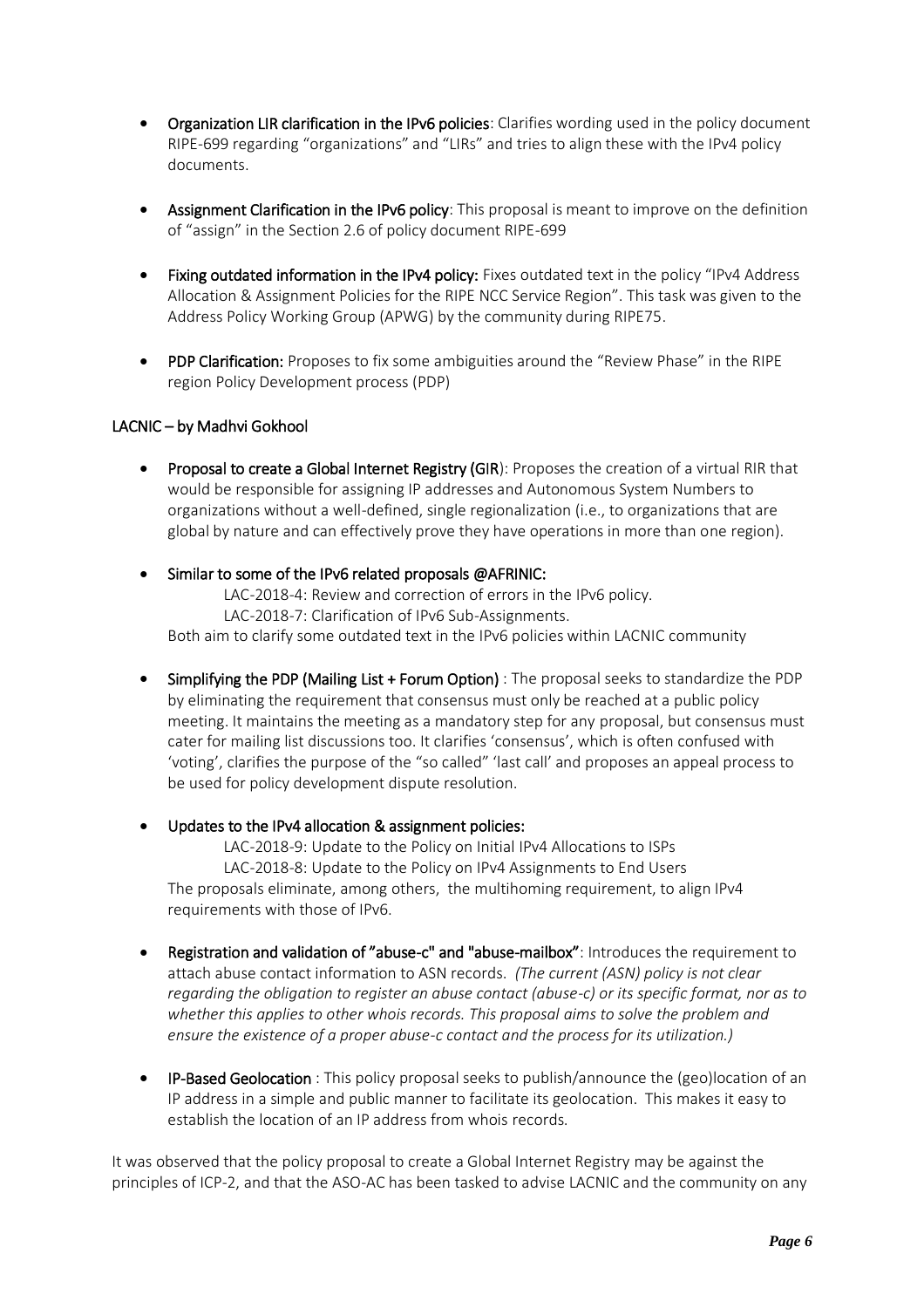constraining matters. However, an ASO-AC member stated that there is so far no advice to give (by the ASO-AC) on the matter.

# 6.0 Elections

# 6.1 PDWG Election

The NOMCom Chair introduced the single nominee/candidate for the PDWG co-chair election – Mr Mark Elkins (from South Africa) and stated that there were initially three nominations, but before final slate release, two nominees withdrew from the race. Mark was called to speak to the community.

Mark introduced himself as an AFRINIC Member (through his affiliation with Posix Systems as CEO), and stated that he's served on the Board and on the NomCom in the past. He indicated that he's authored some policies before and is therefore well conversant with the PDWG cochair job.

Comments from the floor (in reaction to Mark's speech) arose as follows:

- It was clarified that eligible voters are only those present in the room, and that remote participants are not allowed.
- As Mark Elkins has proposed a motion to dissolve the entire AFRINIC board, he does not seem to have the interests of the community.
- Mark appears to have the qualifications for the PDWG co-chair job.
- There are younger people that can contribute better.

The Elections Committee asked for a show of hands for those in favor, and those not in favor of Mark Elkins' candidature. After a show of hands, there were 22 in favor and 56 not in favor of Mark's candidature.

- NomCom Chair called for nominations from the floor to fill the empty PDWG co-chair seat.
- There were suggestions that the position be filled by a temporary co-chair until there's another nominations process to find a replacement co-chair.
- Sami Salih (the outgoing co-chair) offered to continue as co-chair till there is a process in future to find a new co-chair.
- Delegates were asked if there is support for Sami to continue as co-chair till the next scheduled nominations period. There was strong support to have Sami continue – and he was therefore tasked to serve as temporary co-chair until the next scheduled nominations season.

## 6.2 Election of Members of the PDWG Appeals Committee (*Seats 3, 4, 5*)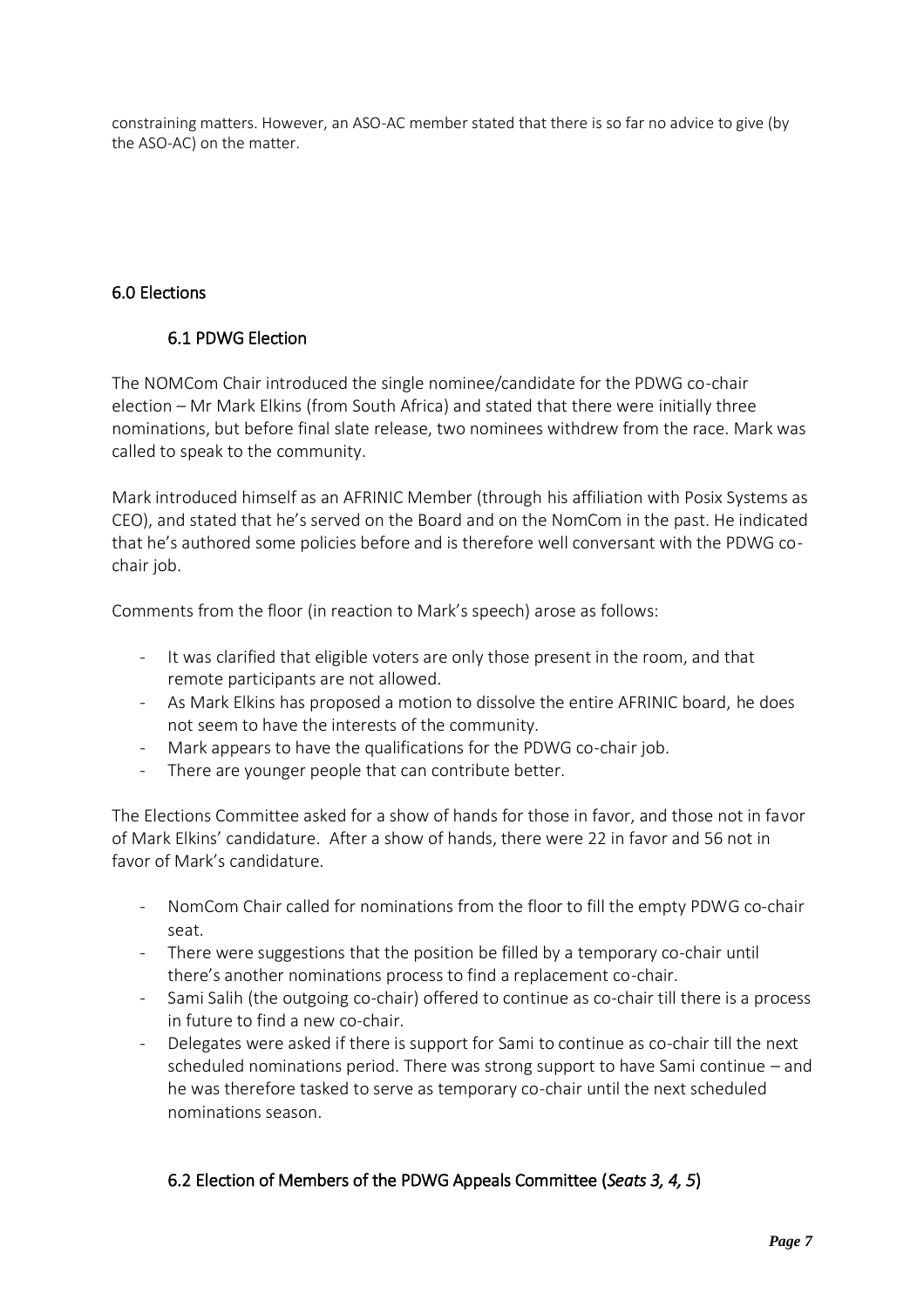The NomCom Chair indicated that out of the 4 original nominees, candidate Kodzo Adomey withdrew his candidature hours before the election. The ballot papers had already been printed though with his name, and therefore, voters were advised to take note that the only candidates up for election are Wafah, Luc and Jean-Robert.

Voting/election results were as follows: Invalid: 5, None of The Above: 4, Jean-Robert: 91, Luc: 80, Wafah: 92. The three individuals Jean-Robert, Luc and Wafah are therefore elected to the PDWG Appeals Committee to fill the 3 empty seats.

# 7.0 Policy Proposal AFPUB-2018-V6-001-DRAFT01 - IPv6 Policy & References Update

The author (Jordi) shared the following highlights from the proposal:

- There are some text contradictions in current policy text, which need to be aligned.
- Proposal does not affect how AFRINIC issues IPv6 space, nor the justification information.
- The concept of "utilization" is better clarified by the new proposal. (Not how many addresses are being used, but rather the prefix sizes).
- The policy manual seems to interchange LIRs and ISP freely, which is being aligned.
- Some text about assigning a /128 is being removed, since the reference RFC has since been updated.
- No need to justify small /48 assignments, and this text would need to be deleted from the policy manual.
- Similar changes have been made in other registries, and near-identical changes have been accepted by the LACNIC community recently.

AFRINIC staff indicated that the proposal can be implemented as written with no impact to any AFRINIC operations.

After some discussions and based on strong support from the Policy Development Working Group, there was little opposition and no recommendations to update any of the proposal text. Co-chairs decided that there was consensus on the proposal and moved it to "last call" in accordance with the provisions of the PDP.

#### Decision: Proposal advances to Last Call

#### 8.0 Policy Proposal AFPUB-2016-GEN-001-DRAFT06 - Internet Number Resources Review by AFRINIC

The proposal was presented by Arnaud Amelina, who shared the following information:

- Updates from version 5 were to remove categories of members that can be audited, and added the possibility to have member audited randomly.
- All legal issues were addressed by authors, with no new issues raised by legal.
- All staff issues were also addressed by authors, with no new issues raised by staff.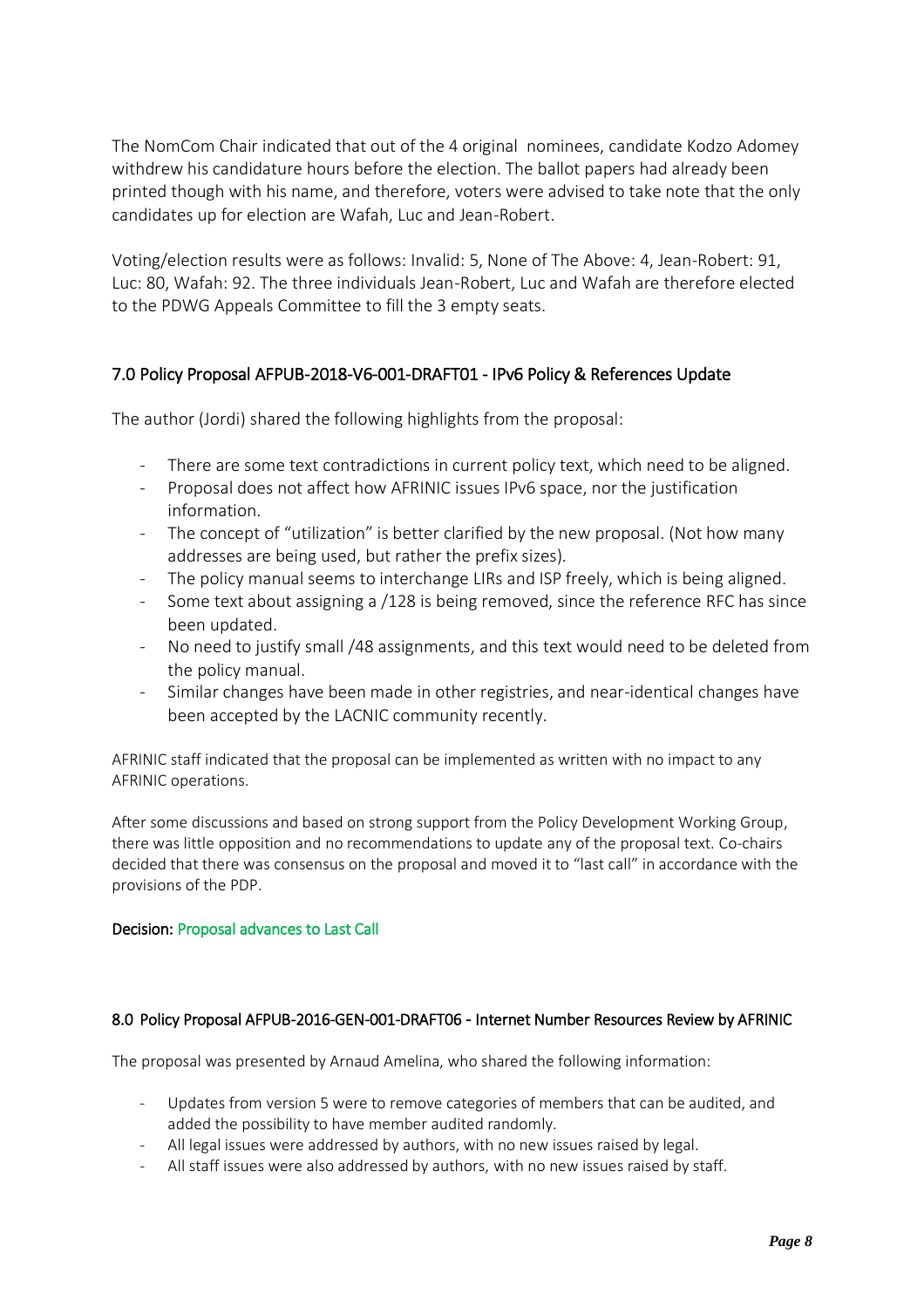AFRINIC staff noted that in 13.4a (duration of time that AFRINIC can put in place for those in breach to be compliant) and 13.4c (reissue of resources - there is a quarantine period that is in place before resource re-issue of reclaimed resources) – authors noted that these are staff internal procedures that will be left for staff to implement as appropriate.

Reactions from the working group:

- This proposal could allow for members to be targeted by unjust review requests that are spurious and malicious in nature.
- If the audit was found to be unjustified, which party would incur the cost.
- Since there are mechanisms in the RSA that allow for reviews to take place, this policy appears unnecessary.
- Some comments against the proposal indicated that the policy is bad, overreaches, creates opportunities for abuse, and should be dropped.
- Others in support indicated that the proposal will institute better and efficient management of number resources.

Authors' reactions:

- Proposal beefs up mechanisms already in place to have more command of the management of the resources.
- There is already an RSA that mandates these reviews. The proposal is not creating the audits, but rather determines how to effectively perform them.

After several discussions, there was both strong opposition and strong support for the policy proposal for a variety of reasons as expressed above. Co-chairs decided to return the proposal to the mailing list for further discussions and refinement. Co-chairs also suggested that the community discuss further to see if there are better ways for AFRINIC to tackle the perceived/observed problem of irresponsible use of (or fraudulent applications for) Internet numbering resources.

#### Decision: Returned to list for more discussion

#### 9.0 Policy Proposal AFPUB-2017-GEN-002-DRAFT02 - Policy Development Process – bis

The co-authors (Alain and Abel) shared the following remarks from the proposal:

- The current PDP has some limitations that are constantly obvious whenever policy discussions are happening, and it seems there's agreement that it needs to be improved.
- There will be a new "adoption phase" for policy proposals, so that a "problem" statement" can be formally adopted before a proposal can be discussed, in the "discussion phase".
- In the discussion phase, proposals must mature and go to the "review phase".
- Only proposals in "review phase" can make it for presentation to the community at the face to face meeting.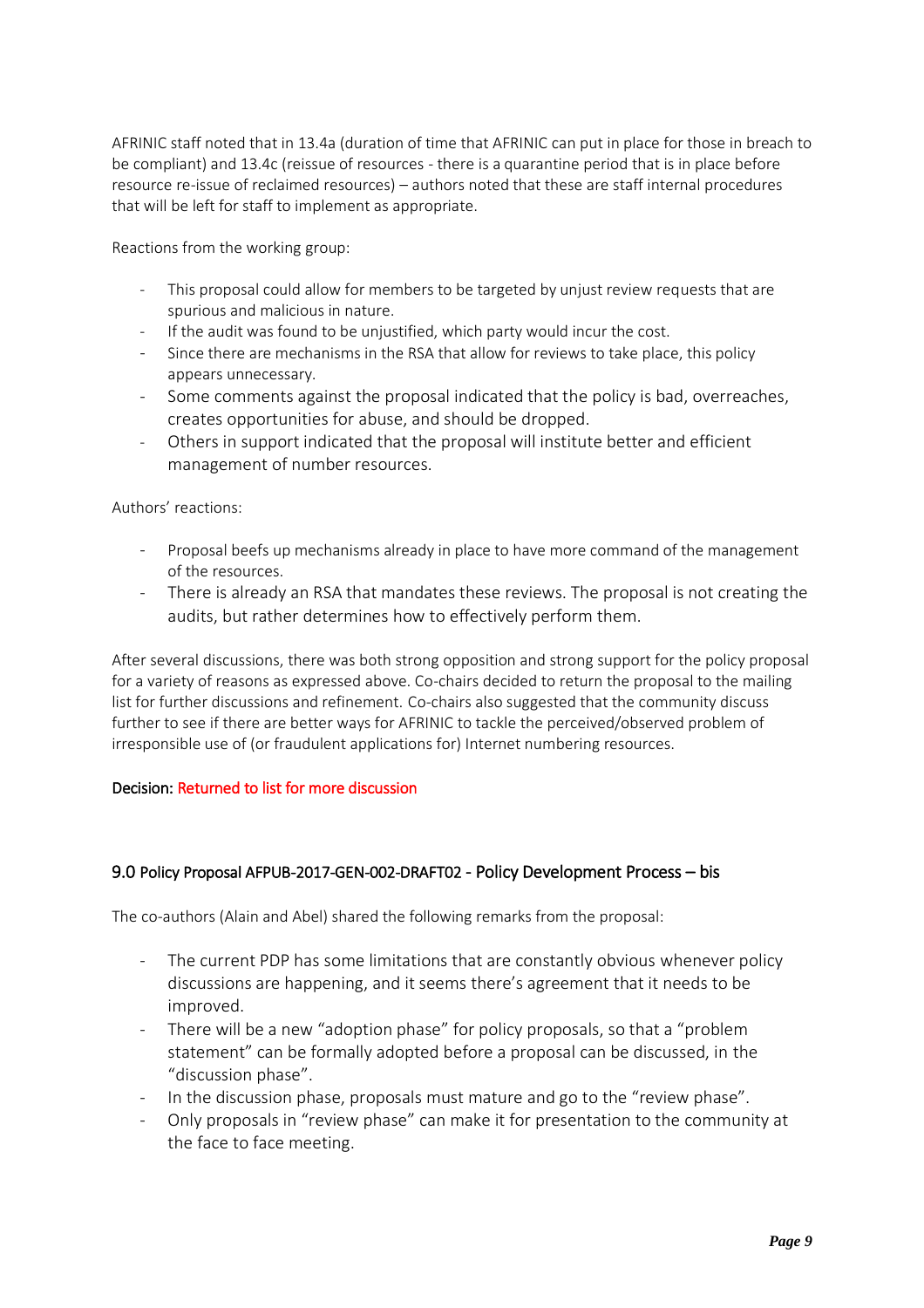- Next phase would be "last call" or concluding phase, after successful adoption at the face to face meeting.
- A working group guideline, as part of the PDP, details roles of co-chairs before, during and after the meeting, and suggests improvement around electing/removing and resignation of chairs.

Feedback from the community included removal of absolutes, inclusion of additional definitions, addition of time for co-chairs to make consensus calls, more explicit text to take the contributions on RPD into consideration, addressing the subjectivity (based on individual perspective) of "minor" or "major" issues/objections, co-chairs as editors, CEO as chair, Council of Elders inclusion and allowing anonymous proposers among others.

Authors expressed willingness to continue engagement to move the policy proposal forward. As a result of so many areas requiring discussion, co-chairs returned the proposal to the RPD list for further discussion and refinement.

#### Decision: Returned to list for more discussion

#### 10.0 Policy Proposal AFPUB-2016-V4-001-DRAFT07 - IPv4 Soft Landing – bis

Alain shared the following points from the proposal:

- This proposal was submitted in February 2016, and attained rough consensus after its 7<sup>th</sup> iteration, but there was an appeal thereafter.
- The appeals committee reversed the co-chairs' decision, but did not make any observations to justify their decision, nor make any recommendations.
- Authors expected the appeals committee to specify the specific objections that were never addressed by the authors.

Reactions from the floor:

- The appeals committee ruling is final, and there is no process to dispute their decision.
- Authors are encouraged to review the proposal and address the several objections, since there was a substantial section of the community that strongly opposed the proposal.
- It appeared that the appeals committee usurped the co-chairs job to declare consensus. They should have looked at procedural matters instead.

Due to the pending discussions that still surround the proposal, co-chairs decided to return it the RPD list for more discussion and refinement.

#### Decision: Returned to list for more discussion

#### 11.0 Policy Proposal AFPUB-2018-V6-002-DRAFT01 - Clarification on IPv6 sub-assignments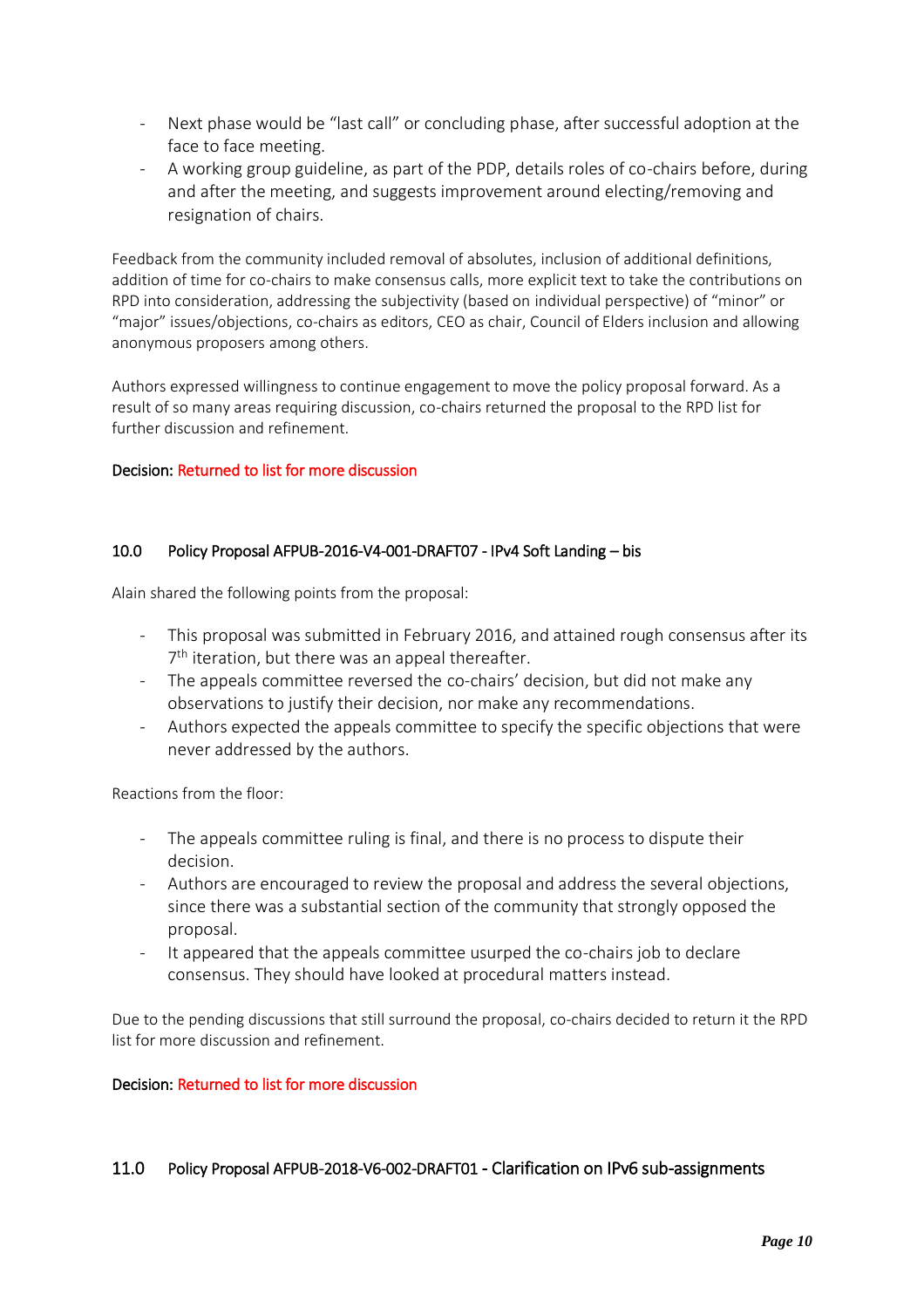The author (Jordi) shared the following highlights:

- When original policy was drafted, the concept of sub-assignments did not consider the use of PPP links and VPNs.
- The issue of assigning a /64 to an interface needs to be clarified.
- Space temporarily assigned to devices (via hotspots, etc) needs to be provided for in policy.
- The same proposal has been submitted to RIPE and is also under discussion.

Staff asked if the "sub-assignments" under this proposal shall be recorded in WHOIS, to which the author clarified that these sub-assignments are temporary in nature and do not need to be registered.

There was good discussion on the proposal including some in relation to the wording and potential application to cover IPv4. Most of the feedback was positive even though some of it pointed to a lack of understanding of the proposal. As a result of the text-related feedback to which there was no conclusive modification, co-chairs decided to send the policy proposal back to the mailing list for further discussion and refinement.

#### Decision: Returned to list for more discussion

#### 12.0 Policy Proposal AFPUB-2018-V6-003-DRAFT01 - IPv6 Initial Allocation Update

Highlights from the proposal:

- Current policy text was done before real IPv6 deployment was possible.
- Now we have the experience of new cases of big IPv6 deployments including government networks.
- It necessary to align the text of subsequent allocations in order to be coherent and not discriminate LIRs with existing allocations. Historically, the process for requesting the default initial IPv6 assignment (/32 block) was very easy and, because many people were used thinking "the IPv4 way," they believed this would be large enough for their networks. For this reason, many ISPs don't prepare a proper addressing plan before requesting the proper prefix for the long-term deployment of their IPv6 network. Making sure that the policy text is aligned with a wider set of possible IPv6 deployment cases and facilitate the justification of the allocation size if a bigger address block (versus the default one) is requested.
- Proposal ensures that the subsequent IPv6 allocation policy is synchronized with the initial allocation one.
- It seeks to avoid unnecessary work for both parties: the ISP, who would be forced to renumber, and AFRINIC staff, who in any case would have to evaluate the new request and also provide a new prefix.

Staff confirmed that some of the issues raised are already being dealt with operationally but welcomed the proposed policy text.

Contributions included suggestions to use the policy proposal to enforce allocation alignment along nibble boundaries (an option the author chose not to deal with in order not to make the proposal more complex) and the need to remove requirements of announcing the space (an option the author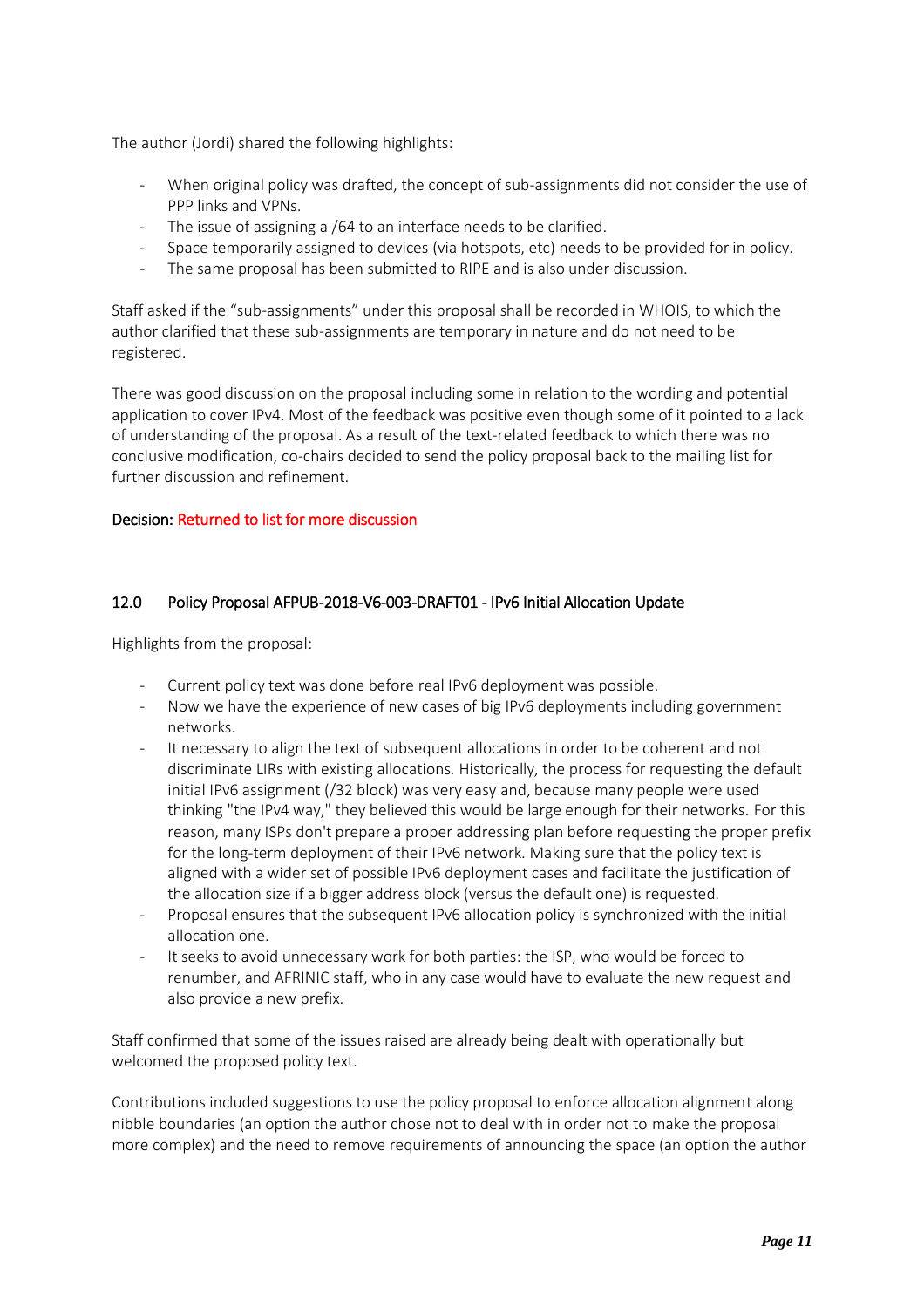agreed to). Based on strong support, absence of opposition, and consensus to update the proposal text, co-chairs moved the policy proposal to last call.

#### Decision: Proposal advances to Last Call

#### 13.0 Policy Proposal AFPUB-2018-V6-004-DRAFT01 - IPv6 PI Update

Highlights from the proposal:

- Since this policy was developed, IPv4 space has been exhausted and IPv6 deployment has evolved, so it doesn't make sense to tie an IPv6 policy to the existence for IPv4 (same way as it is not tied the initial allocation policy).
- In addition to that, because AFRINIC provided IPv6 PI at no cost to existing IPv4 PI holders, it may happen that the "default" assignment was requested without a proper addressing plan and this may not be the correct one at the implementation time.
- This proposal updates the relevant text to accommodate the possibility to obtain IPv6 PI even if there is not IPv4 PI.
- This proposal also adds a new section in order to allow a rectification of the initial assignment.
- Several additions and changes to the CPM were presented as already detailed on the version published online.

Staff pointed out that the big ISPs are returning originally allocated /32 blocks in favor of larger blocks. Author was asked what actions to take if space is not announced in 12 months. There was also a need to clarify if the HD ratio principle is retained, plus whether AFRINIC should monitor the state of routing of issued IPv6 space. The author noted that the HD ratio portion of the current CPM is still intact, and that the staff are not under instruction to monitor routing.

Contributions included one (opposed to current version of proposal) which suggested leaving the current requirement to meet the same qualifications as IPv4 until IPv6 qualification criteria are defined. In spite of the singular objection, co-chairs moved the policy proposal to last call as there was no movement in the direction of text changes in the proposal.

#### Decision: Proposal advances to Last Call

#### 14.0 AOB & Open Microphone

Issues were raised as follows:

- Staff pointed out that assigned PA blocks are being registered in the AFRINIC WHOIS database in the name of entities that are not in fact customers of the resource holders. Cases in point are actually in the names of organizations outside the AFRINIC region who have complained to AFRINIC because they are not using those resources. To clarify, such WHOIS entries carry the misleading information in the comments fields. As these occurrences are showing up with legacy space holders, the more direct question to the community is "how do we deal with legacy space holders and others putting fraudulent data in our WHOIS?"